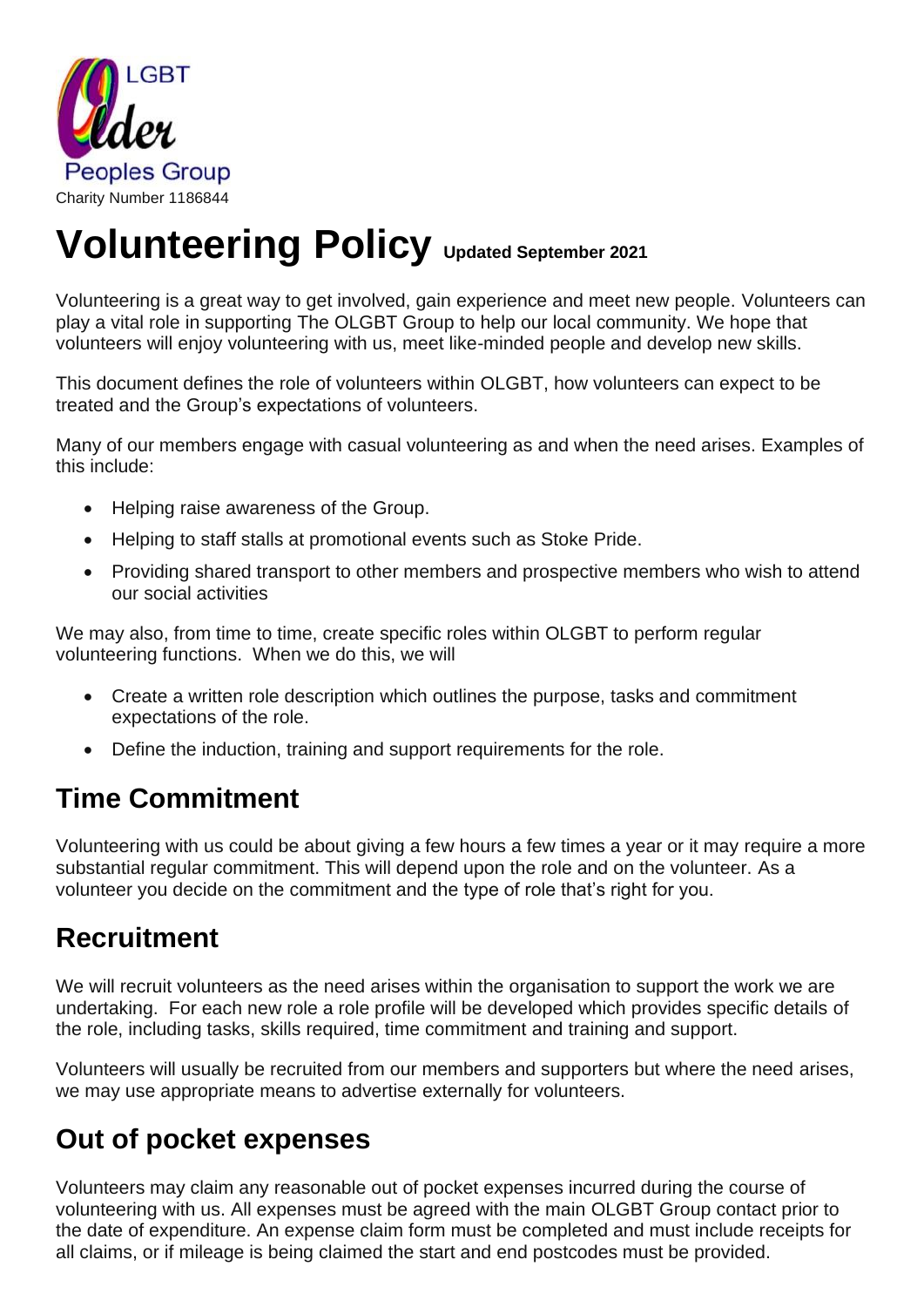### **Insurance and Health and Safety**

Authorised volunteers are covered by the OLGBT Group's insurance whilst they are engaged in activities alongside Group members. Any incidents that occur during the volunteering activity should be reported to the OLGBT Group in the Accident Reporting Book within one week of the incident taking place. In instances where a volunteer has suffered injury due to explicitly ignoring safety advice given by the OLGBT Group or through unreasonable behaviour, the OLGBT Group will not accept liability.

Similarly, in instances where an event attendee has suffered injury due to explicitly ignoring safety advice given by the OLGBT Group or an OLGBT Volunteer, or through unreasonable behaviour, the Group will not accept liability.

It is the responsibility of volunteers to inform their motor insurance company that they are using their car in the act of volunteering.

### **Behaviour and Conduct**

Volunteers are expected to follow the OLGBT Code of Conduct.

All volunteers when engaging in Group related activities are representatives of the organisation and should behave accordingly. Volunteers should not discriminate against any person for any reason and treat all people fairly and equally, with respect.

Volunteers should allow others to express themselves and understand that all views are important even if they are not the same as their own – as long as no offence is caused even if unintentionally. Volunteers must understand that all forms of discrimination, including bullying and harassment are unacceptable and contravene OLGBT Group's equal opportunities policy.

If a volunteer has any concerns regarding any conduct they have come across or with the role/activities they are undertaking, or the policies, procedures or decisions of the Group, they should contact their main OLGBT Group contact to discuss.

# **Equal Opportunities**

The OLGBT Group aims to integrate diversity and equal opportunity into all of its activities, from key decisions on its mission and strategic objectives through to day-to-day operations. The OLGBT Group not tolerate discrimination and we are committed to working with diversity in a wholly positive way to promote understanding, equality and inclusiveness.

All volunteers must have an understanding of and commitment to our equal opportunities policy. They must employ it in their dealings with members of the Group and co-volunteers and any other individuals that they interact with during the course of their work with the OLGBT Group.

# **Problems**

Volunteers are encouraged t to discuss any concerns they may have with their main OLGBT Group contact

If a complaint is received from or about a volunteer it will be dealt with in accordance with the OLGBT Complaints policy. In extreme cases, if the volunteer's behaviour is deemed to be in conflict with Group's policies and procedures, the volunteer may be removed from volunteering and in the case of members, membership may be terminated.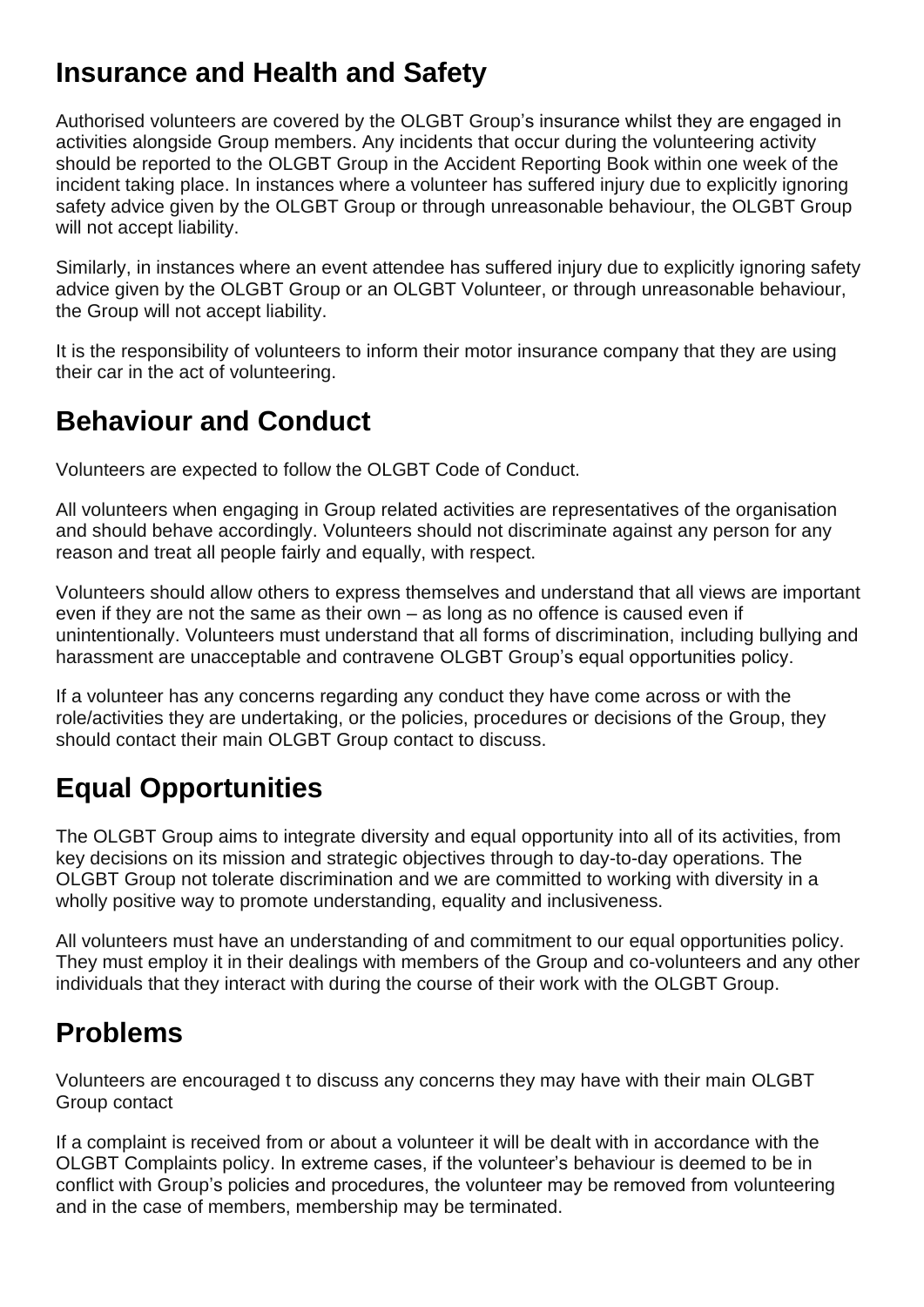# **Confidentiality**

Volunteers will be bound by the same requirements for confidentiality as other members. Where a volunteer is privy to confidential information through their work with the OLGBT Group, the need for confidentiality will be highlighted. When the volunteer role includes involvement with sensitive information and data, they will be required to adhere to our data protection policy.

### **Communication**

Volunteers will be provided with a main point of contact upon joining the charity as a volunteer. It is this contact that a volunteer should keep informed of their activities and contact for advice and support. Volunteers can find relevant policies and procedures on our website. Volunteers may be asked to complete feedback questionnaires to help the Group monitor and evaluate volunteer activities.

# **Volunteer Agreement**

The OLGBT Group recognises and fully appreciates that you, as a Volunteer, are giving up your free time to support our activities and there are responsibilities on both sides that should be adhered to. It is important for our Volunteers to understand what you can expect from the Group and what will be expected of you as a Volunteer.

#### **Volunteers can expect the OLGBT Group:**

- To provide you with a main point of contact so you know who to get in touch with for support, with queries, comments etc.
- To provide you with induction information, including how the organisation works.
- To provide a clear role profile explaining what you will be doing and why.
- To provide you with appropriate resources and support for your activities.
- To reimburse out of pocket expenses where pre-approved by the OLGBT Group Trustees.
- To insure you against accidents during the course of your volunteering activities which are not your fault (on completion of a Risk Assessment).
- To apply our equal opportunities policy so volunteering is open to all.
- To keep you informed of possible changes to volunteering activities.
- To update you on how your activities are making a difference.

#### **As an OLGBT Group volunteer we expect you:**

- To be reliable and responsible.
- To meet the commitments as detailed in the role profile, other than in exceptional circumstances, and provide reasonable notice so that alternative arrangement can be made.
- To develop and maintain good relationships with other volunteers and members.